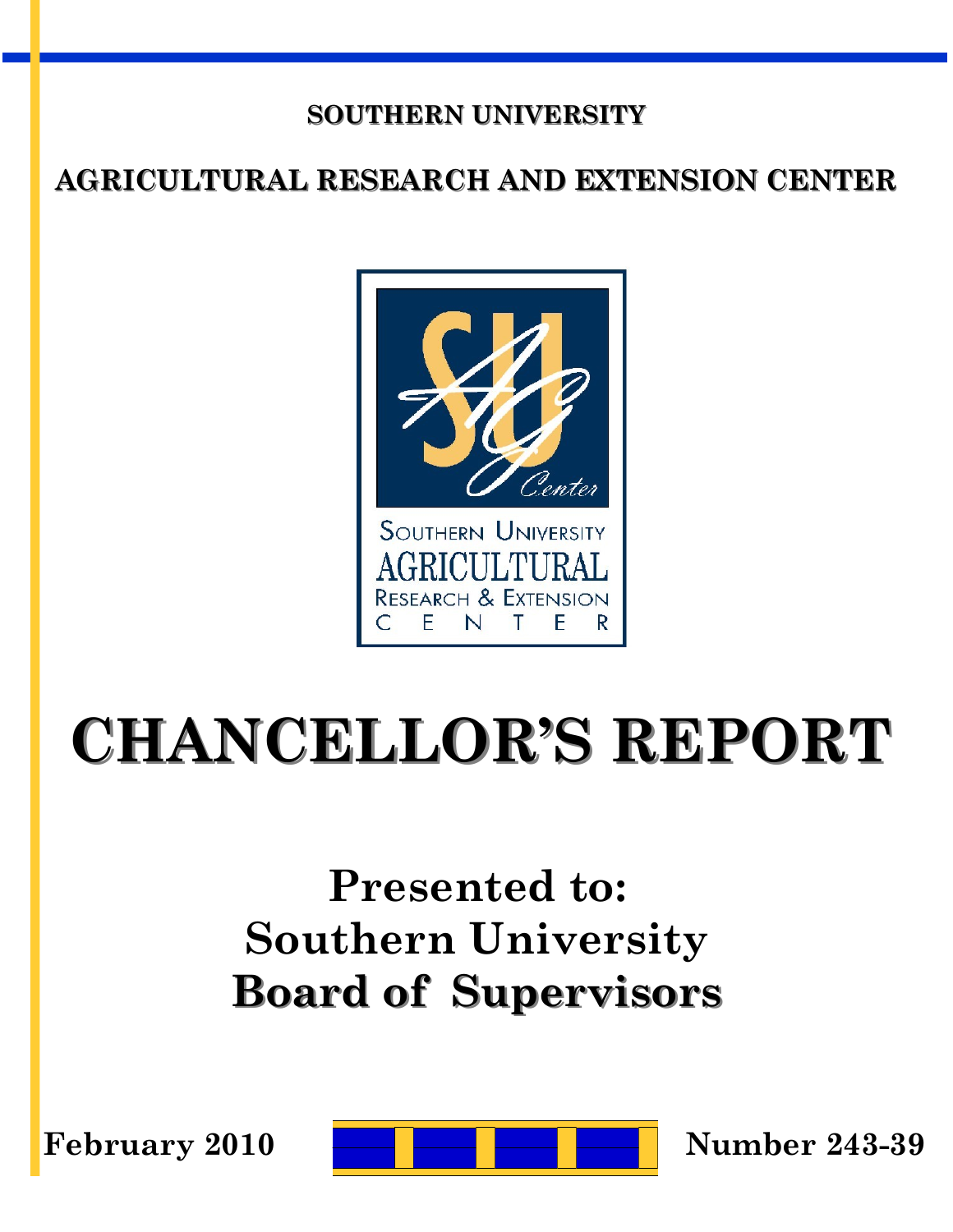#### **USDA Awards \$300,000 for Training and Assistance to Socially Disadvantaged Farmers and Ranchers**

*Southern University Ag Center*

**Leodrey Williams Chancellor** 

**Adell Brown** Vice Chancellor, Finance and Administration

**Kirkland Mellad** Vice Chancellor for Research

**Gina E. Eubanks** Vice Chancellor for Extension

**Christopher Rogers** Director of Technology Services

**Editors** Bridget Udoh Candace J. Semien

**A. O. Williams Hall** P.O. Box 10010 Baton Rouge, LA 70813

**Tel**: (225) 771-2242

**Fax**: (225) 771-2861

**Website**: www.suagcenter.com

Southern University Agricultural Research and Extension Center an entity of the Southern System, Leodrey Williams, Chancellor, Ralph Slaughter, System President, Tony Clayton, Chairman, Board of Supervisors. It is issued in furtherance of the Cooperative Extension Work Act of December 1971, and the Agricultural Research Program, in cooperation with the U.S. Department of Agriculture. All educational programs conducted by the Southern University Agricultural Research and Extension Center are provided to all persons regardless of race, national origin, or disability. © 2008 SU Ag Center.

Agriculture Deputy Secretary Kathleen Merrigan announced Dec. 9, 2009 that USDA is awarding more than \$14 million in grants to organizations throughout the country that will provide training and assistance to socially disadvantaged farmers and ranchers. The Southern University Agricultural Research and Extension Center will receive \$300,000 in funding to support the Small Farmer Agricultural Leadership Institute.

The "Institute" is a twoyear course of study specifically designed to guide small, socially disadvantaged, limited resource farmers or minority farmers through the transformative process of becoming successful agricultural entrepreneurs, said Dawn Mellion-Patin, PhD, MBA, institute director and agricultural specialist. The institute currently has 33 participants and has graduated more than 40.

According to USDA, the Outreach and Assistance for Socially Disadvantaged Farmers and Ranchers (OASDFR) grant program enables socially disadvantaged producers to successfully acquire, own, operate, and retain farms and ranches, and to assure equitable participation in the full range of USDA programs. A socially disadvantaged farmer or rancher is one of a group whose members have been subjected to racial or ethnic prejudice without regard to their individual qualities.

Generally, socially disadvantaged producers who participate in OASDFRfunded projects develop profitable new farming or ranching practices, receive loans more rapidly, increase their farm or ranch income, continue farming or ranching longer and are less likely to go out of business. This has been the case for the Institute graduates, said Patin.

Graduates have been appointed to Regional Advisory Boards; state and local Advisory Boards and Taskforces; invited to conferences, meetings and other speaking engagements; recognized as Small Farmers of the Year; and inspired to enroll in degree granting programs. One completed the Bachelor's degree and two pursued and completed graduate degrees.

Sisters Diana Kimble and Malva Jones, current class participants from Louisiana were recently featured on the *eXtension* website. The article entitled "Hard Earned Land: The Kimble Family Farm" was authored by Lashunda Anderson, PhD, agronomy. To read the article, please visit: [http://](http://www.extension.org/pages/Hard_Earned_Land:_The_Kimble_Family_Farm) [www.extension.org/pages/](http://www.extension.org/pages/Hard_Earned_Land:_The_Kimble_Family_Farm) [Hard\\_Earned\\_Land:\\_The\\_Ki](http://www.extension.org/pages/Hard_Earned_Land:_The_Kimble_Family_Farm) [mble\\_Family\\_Farm](http://www.extension.org/pages/Hard_Earned_Land:_The_Kimble_Family_Farm)

For more information on the Institute, visit: [http://](http://mail.suagcenter.com/exchweb/bin/redir.asp?URL=http://aginstitute.suagcenter.com) [aginstitute.suagcenter.com](http://mail.suagcenter.com/exchweb/bin/redir.asp?URL=http://aginstitute.suagcenter.com) or contact Patin at (225) 771- 2242.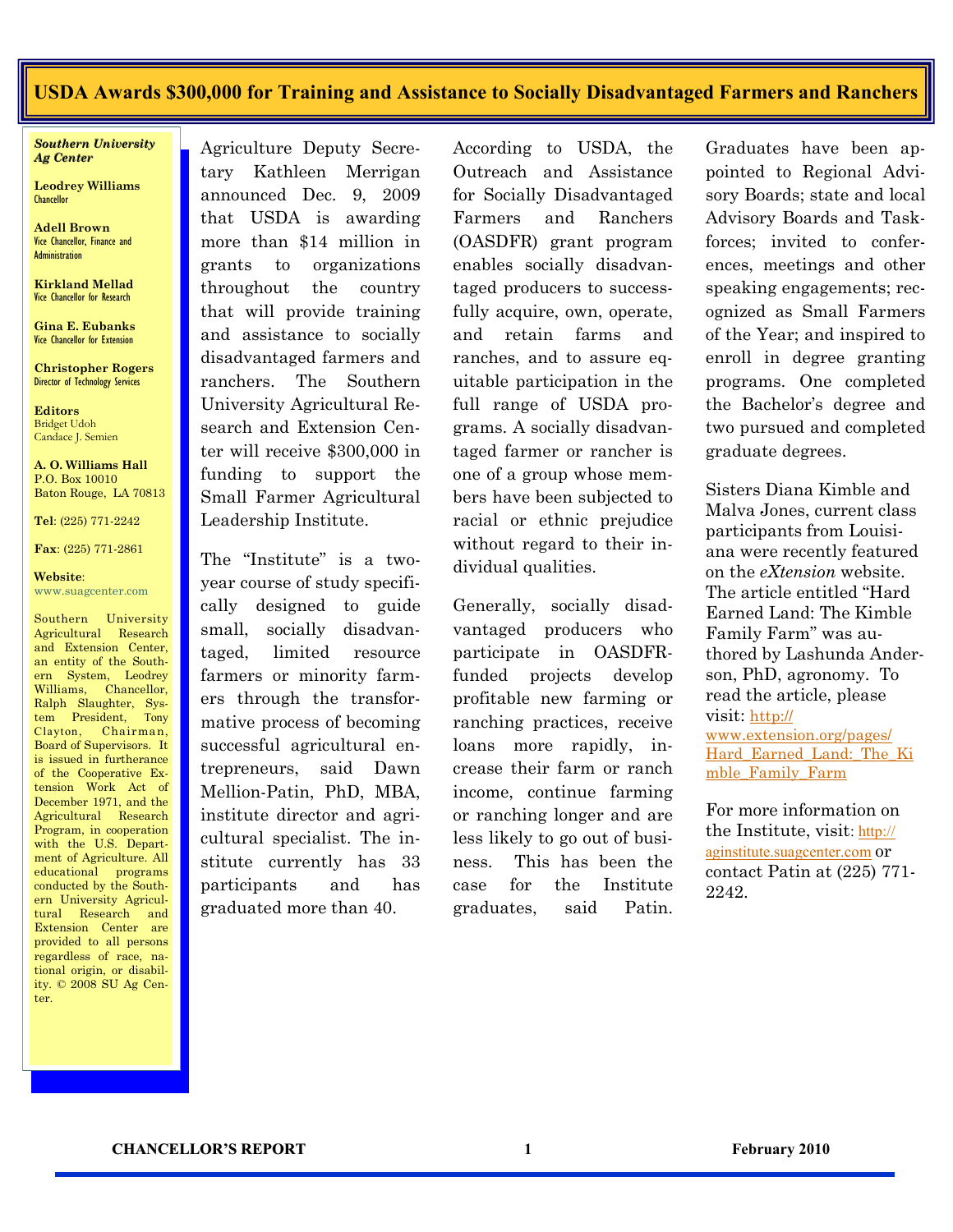#### **State Director of USDA Rural Development Visits Southern University**

The Southern University Ag Center welcomed the new Louisiana Director of USDA Rural Development, Clarence W. Hawkins on December 17, 2009. During the occasion, the SU Ag Center Chancellor Leodrey Williams showed his support and noted that "we must do everything possible to give the people who are qualified and happy to live in rural parishes opportunities to thrive there." Chancellor Williams added, "we are behind you all the way."

The SU community including the system President Kassie Freeman along with representatives from other groups in the surrounding communities showed their support by braving the rain to be there.

In response to the congratulations, Hawkins assured the crowd that his "task is to pick up the baton and carry on, to change the paradigm, and make the philosophy a reality. Our task is to change the negative perception of rural communities and it's just that simple. I'm serious about accountability and I'm serious about service. Service is the rent I pay to stay here. We must build co-operations and collaborations. My hope is that Southern University continues to grow and to serve," said Hawkins.



**LA Rural Dev. Director Hawkins** 



**SU Interim President Kassie Freeman**



**Elsie Cyrus, former Extension Specialist**



**L-r: VC for Ext Eubanks; Chancellor Williams; LA RD Director Hawkins; VC for Finance & Admin Brown; CRSBD Director London; and VC for Research Mellad**



**Chancellor Williams**



**Rev. Mack Hurst St. Helena Parish native**



**L-r: Baker Mayor Harold Rideau, SU Ag Center Chancellor Williams, and SU**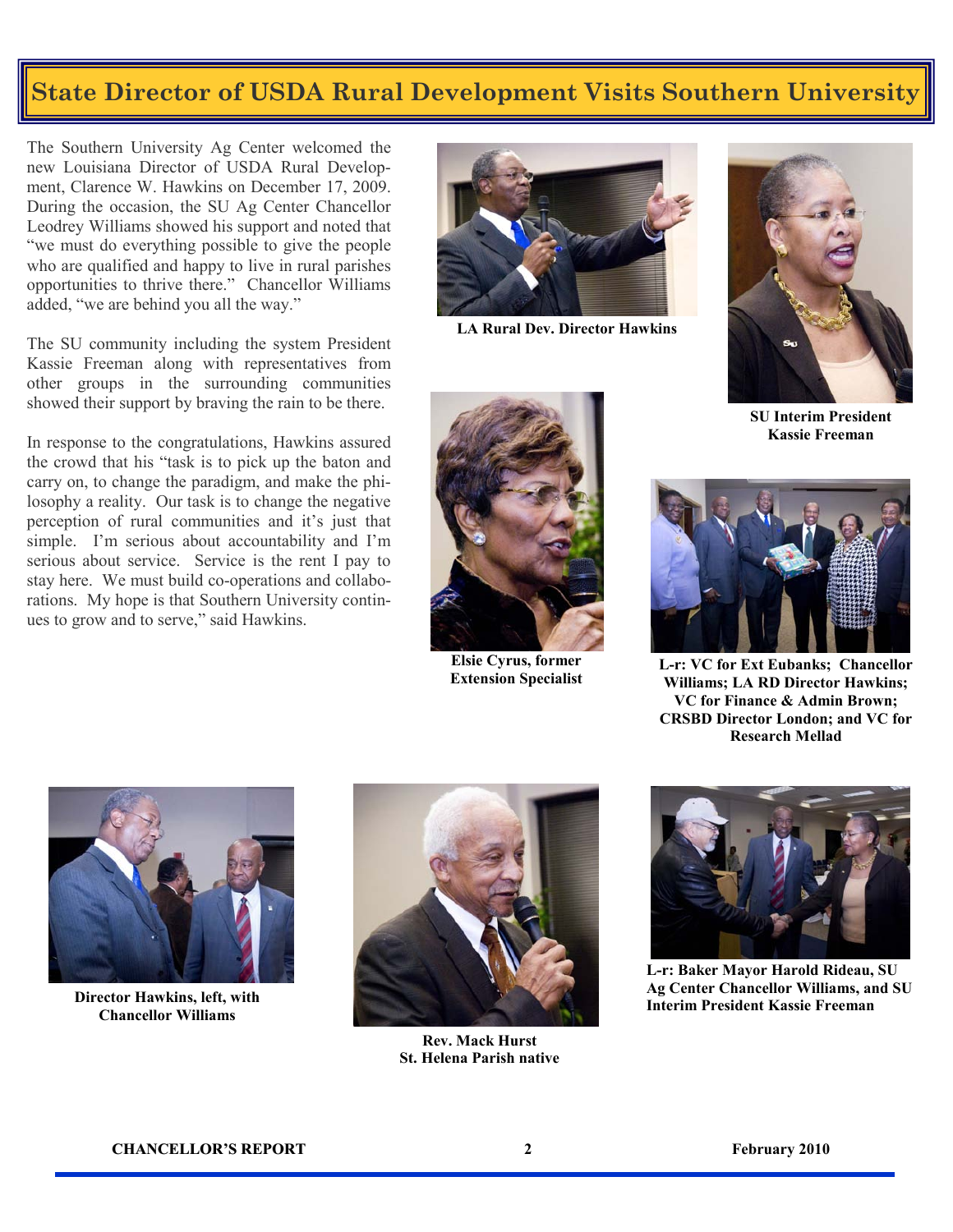#### **SOUTHERN UNIVERSITY AGRICULTURAL RESEARCH AND EXTENSION CENTER**

#### **Vice Chancellor to Serve as Louisiana Role Model, Featured on WBRZ**

The 4th Annual New Orleans Style Jazz Brunch, held December 12, 2009 honored nine outstanding Louisiana Role Models. Among the honorees was Gina E. Eubanks, Ph.D., SU Ag Center vice chancellor for extension. They were selected by Baton Rouge Chapter of *The Links Incorporated* to serve as Louisiana Role Models for one year effective December 2009.

The Links Inc. is a national organization of accomplished, dedicated citizens who are active in the community.



**Vice Chancellor for Extension Gina E. Eubanks**

Links are role models, mentors, activists and volunteers who work toward the realization of making the name "Links" not only a chain of friendship, but also a chain of purposeful service.

Eubanks' dedication to mentoring is also found in her service to the Big Buddy Program. On January 4th, WBRZ Channel 2 reporter Dana Hackett met with members of the Big Buddy program in Baton Rouge to strategize and invited the public to get involved. Eubanks and her Big Buddy service were featured on the Channel 2 morning show, 2une In.

To see a video clip of the gathering, please visit: [http://](http://www.wbrz.com/home/) [www.wbrz.com/home/](http://www.wbrz.com/home/)

#### **Youth spread holiday cheer, learn emergency preparedness**

The 4-H/Youth Educational Support (Y.E.S.) and Clover Buds from St. Helena Parish prepared food baskets for six elderly families in the parish at Christmas. The baskets consisted of mustard greens, sweet potatoes, canned goods, turkeys and green onions. The youth delivered the baskets to each of the six homes and took a photo with each family. The families were happy to receive food from the youth.

St. Helena Central Elementary students also learned basic emergency skills and how to react when faced with fires, floods, hurricanes, tornadoes, explosions, warning signals, fallout protection, terrorism attacks, and other emergency situations. A total of 102 youth were reached in this project. The event was coordinated by Angela Myles, youth agent, St. Helena and Tangipahoa Parishes.



**Youth spread holiday cheer**



**Youth learn emergency preparedness**

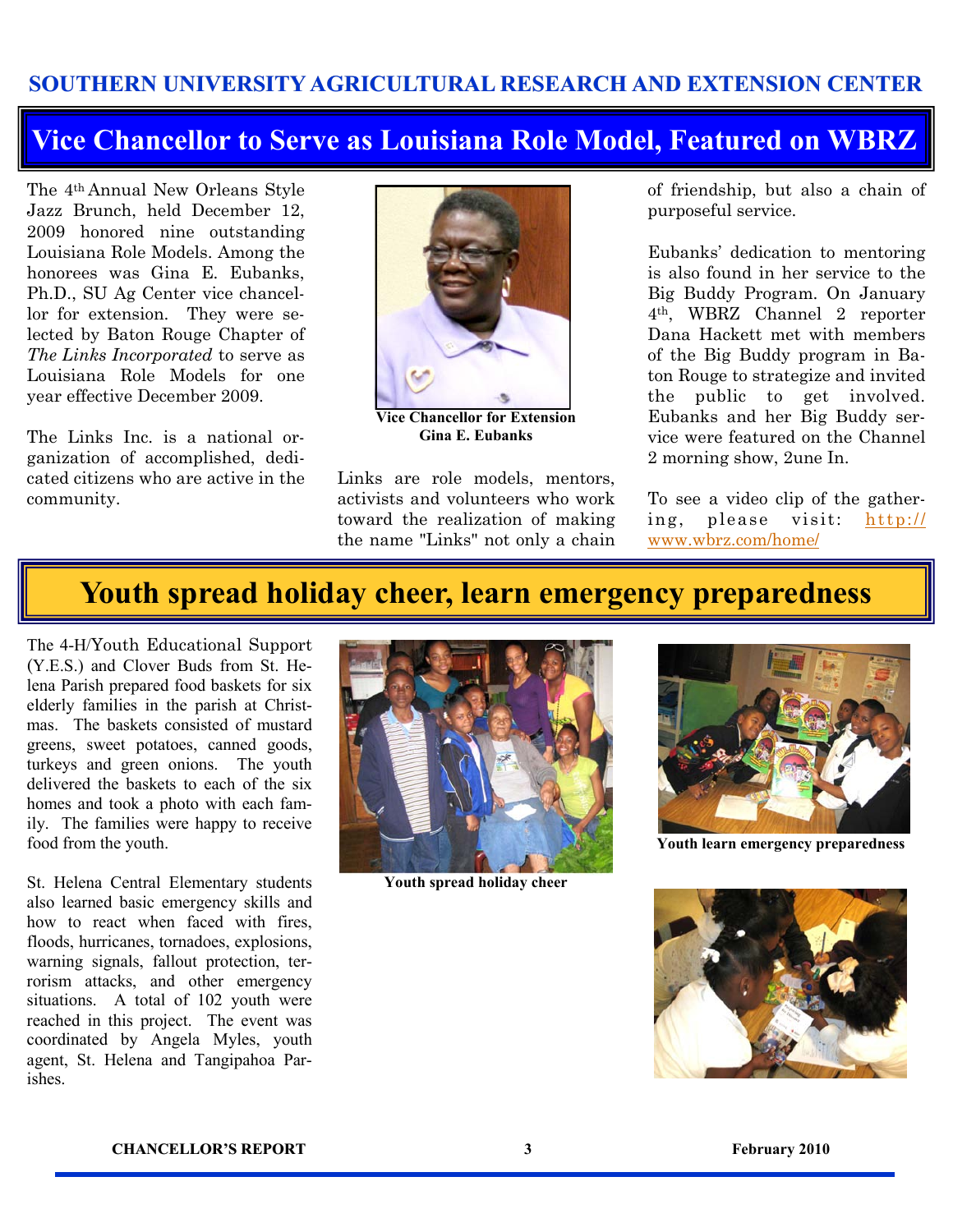#### **SOUTHERN UNIVERSITY AGRICULTURAL RESEARCH AND EXTENSION CENTER**

### **Staff Activities**

**Angela Myles,** youth agent, St. Helena and Tangipahoa Parishes, coordinated several activities with youth in her constituency. The youth harvested collard, mustard and turnip greens, cabbage, green onions, tomatoes, broccoli and cauliflower from their garden and took their produce home to share with family.

The early readers also used the LeapPad to enhance their reading abilities.

Youth Educational Support (Y.E.S.) students participated in St. Helena 4-H Cookery contest and did an outstanding job preparing their dishes. There were 25 youth participants in the contest.





Youth garden harvest **LeapPads to youth on Family Literacy** Cookery contest Winners **Youth development specialist Wanda Burke, left, demonstrates the use of Night.** 



**Sarah Sims,** extension aide, Madison Parish, coordinated the 1<sup>st</sup> Thursday monthly Lunch & Learn program in Tallulah, December 3, 2009. The event featured "Food Safety Tips for the Holiday Season" with demonstrations on inexpensive gifts to share with family and friends. The guest speaker was Donna Lisa Crockett, Madison Parish Homeless liaison who presented "Don't Forget the Homeless."

In-service training for Madison Parish Pre-K and Kindergarten teachers was also held featuring "MyPyramid for Kids."

Additionally, Sims conducted a DHS-Parenting-Literacy workshop on nutrition and childhood obesity.